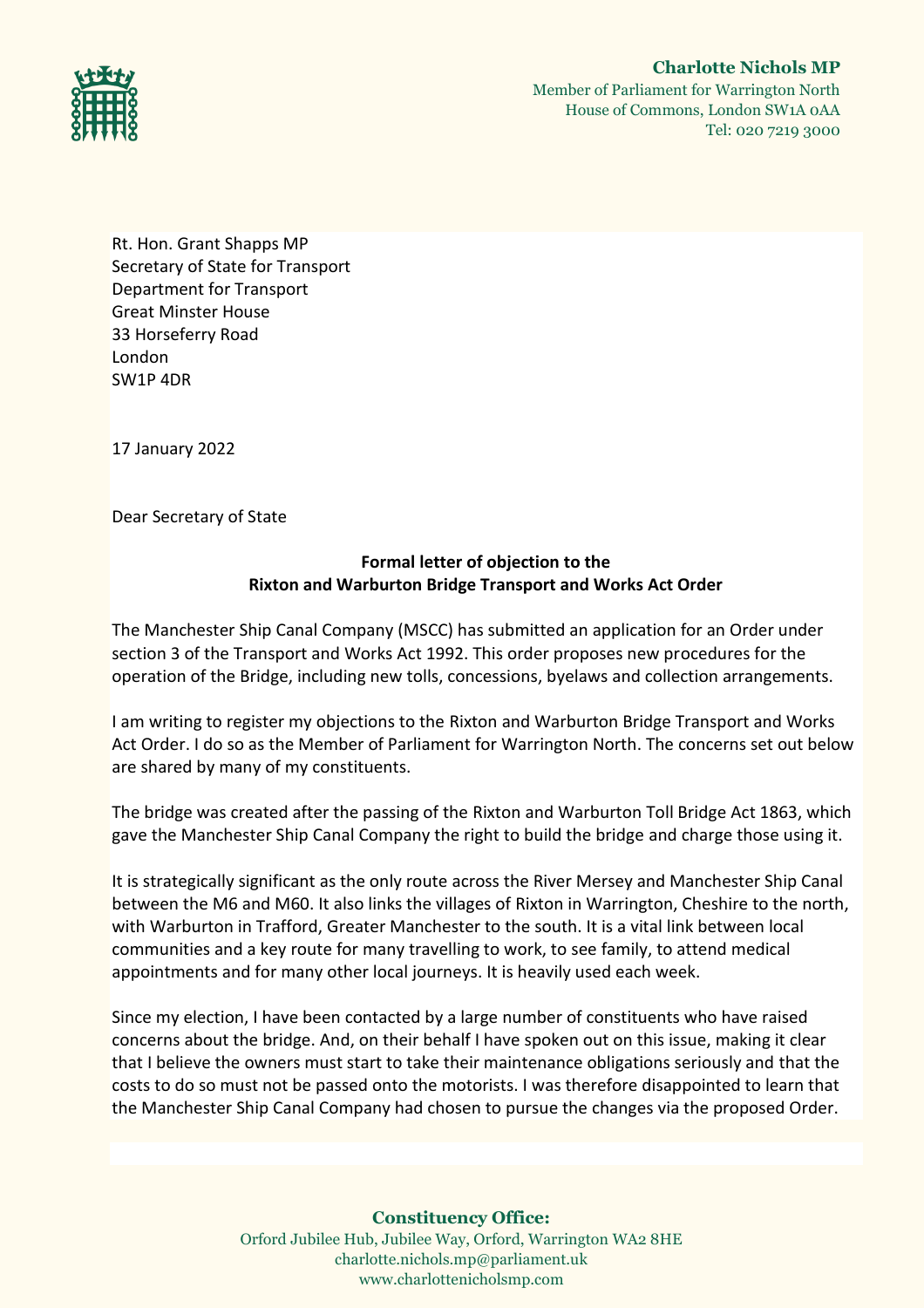

I have outlined below a number of concerns and objections and I urge you to take these into consideration when taking further action on this issue.

## **Current state of Warburton Toll Bridge**

The bridge has not had significant maintenance work undertaken for quite some time and is long overdue investment. Motorists using the Warburton Toll Bridge to cross the Manchester Ship Canal are charged 12p, which can only be paid by hand and in cash. This routinely causes a buildup of traffic congestion in the area. This in turn has led to a great deal of anger and frustration from my constituents who are affected by the problems associated with this bridge every day.

In addition to this, the junction of Warburton Bridge Road and the A57 is also prone to flooding – on occasions leaving vehicles stranded.

The bridge owner's failure to tackle these issues to date – despite concerns being raised for some time by residents, Members of Parliament, and the surrounding councils – totally disregards the impact these problems are having on local people.

I do not dispute the need for both improvement works and the modernisation of this piece of infrastructure. Both are crucial to ensure its longevity. However, I strongly oppose local residents being forced to foot the £6.5 million bill. I firmly believe that it is the owner's responsibility for the upkeep of the bridge and the owner's responsibility to carry out these works in a timely way.

The proposed Order presents an increase in the toll as being the only way to ensure the repair works can be undertaken. I disagree.

Tolls Clause 8. (7) states that the tolls or charges charged may be applied in connection with safe efficient and economic management, operation and maintenance of the Bridge. Clauses 8. (7)(a to e) allow for suitable provision for the collected charges to cover costs, expenses and obligations for the maintenance and operation of the Bridge. Given that the toll has been collected for such a significant period of time, it seems likely that the owners would have sufficient funds at their disposal in order to undertake the necessary works themselves. Therefore, I hope you would acknowledge that the owners already have had the funds, and indeed the obligation, to invest in the maintenance and upgrading of the Bridge from their annual income.

I agree that the cash only, toll booth payment method needs to be updated. It is an archaic system which results in queues and delays and brings major frustration to motorists. But as with the repairs that are needed, motorists should not be forced to pick up the tab for the long overdue investment works.

> **Constituency Office:** Orford Jubilee Hub, Jubilee Way, Orford, Warrington WA2 8HE charlotte.nichols.mp@parliament.uk www.charlottenicholsmp.com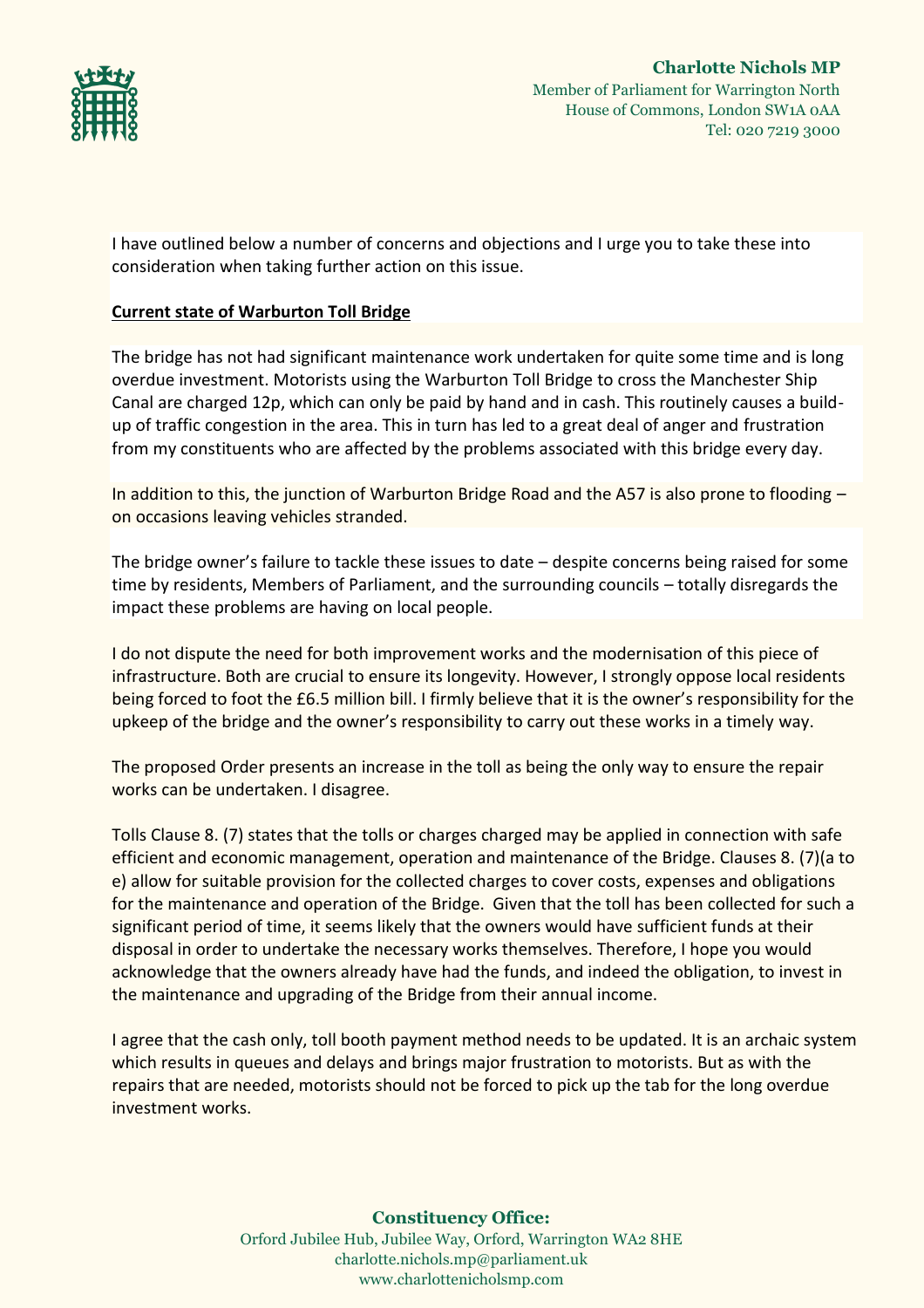

## **Toll increases**

Currently, all vehicles wishing to cross are charged 12p, with a daily pass available for 25p. However, the Manchester Ship Canal Company is seeking to increase the charge of a one-way journey from 12p to £1. This is an eyewatering increase of more than 700 percent. This charge will have a real financial impact on motorists, particularly local residents who routinely use the bridge. I strongly oppose this proposed toll increase.

In addition to the above, the Order does not make clear whether it includes pedestrians or cyclists; nor does it specify whether the charge would be capped if a person crossed multiple times per day (as is currently in place). This could result in even higher costs.

This Order affords no financial protection to the local community who routinely rely on this strategic link. Peel Ports' Rixton & Warburton Toll Bridge Sustainable Investment Plan (July 2021) stated that a local customer discount set at around 50% for the residents of postcodes WA3 6 and WA13 9 could be considered. The area of Glazebrook was not mentioned at this time – however it must be included in any discount scheme.

Despite the discounts identified above, this draft Order fails to make reference to these postcodes, nor does it set out any other geographic concessions. This must be rectified.

I am also concerned that the proposed increases are just the tip of the iceberg.

The applicant's document asks for permission to increase the one-way trip *"to a maximum of £1",*  but to also allow tolls to increase over time at a maximum of 1% below inflation. It also states that the toll would *"not automatically be set at £1 - or indeed any other value - but would be set each year by the new bridge company at an appropriate level".* Clause 8. (7)(f) also allows for 'providing a return on investment in the Undertaking'. And, Clause 8. (7)(f) appears to allow for an unspecified level of profit to be taken from the toll beyond maintenance and operation.

Sc1, Part, paragraphs 2 to 5 allows for Peel Ports to make an adjustment in April of any year limited to the increase in the consumer price index minus one per cent (excluding any amount changes to VAT). The Office for National Statistics latest data indicates that the consumer price index rose by 2.9% in the 12 months to September 2021. I do not support toll rises in relation to price index rises.

In regards to income derived from penalty charge notices for non-payment of the toll – if penalties are enforced, the income should be ring fenced for use to maintain the bridge. This income should not be taken as profit by the Manchester Ship Canal Company.

The proposals as set out pave the way for routine increases in the toll and allow for an unspecified amount of profit to be made. In doing so, this removes the current protections motorists currently

#### **Constituency Office:**

Orford Jubilee Hub, Jubilee Way, Orford, Warrington WA2 8HE charlotte.nichols.mp@parliament.uk www.charlottenicholsmp.com